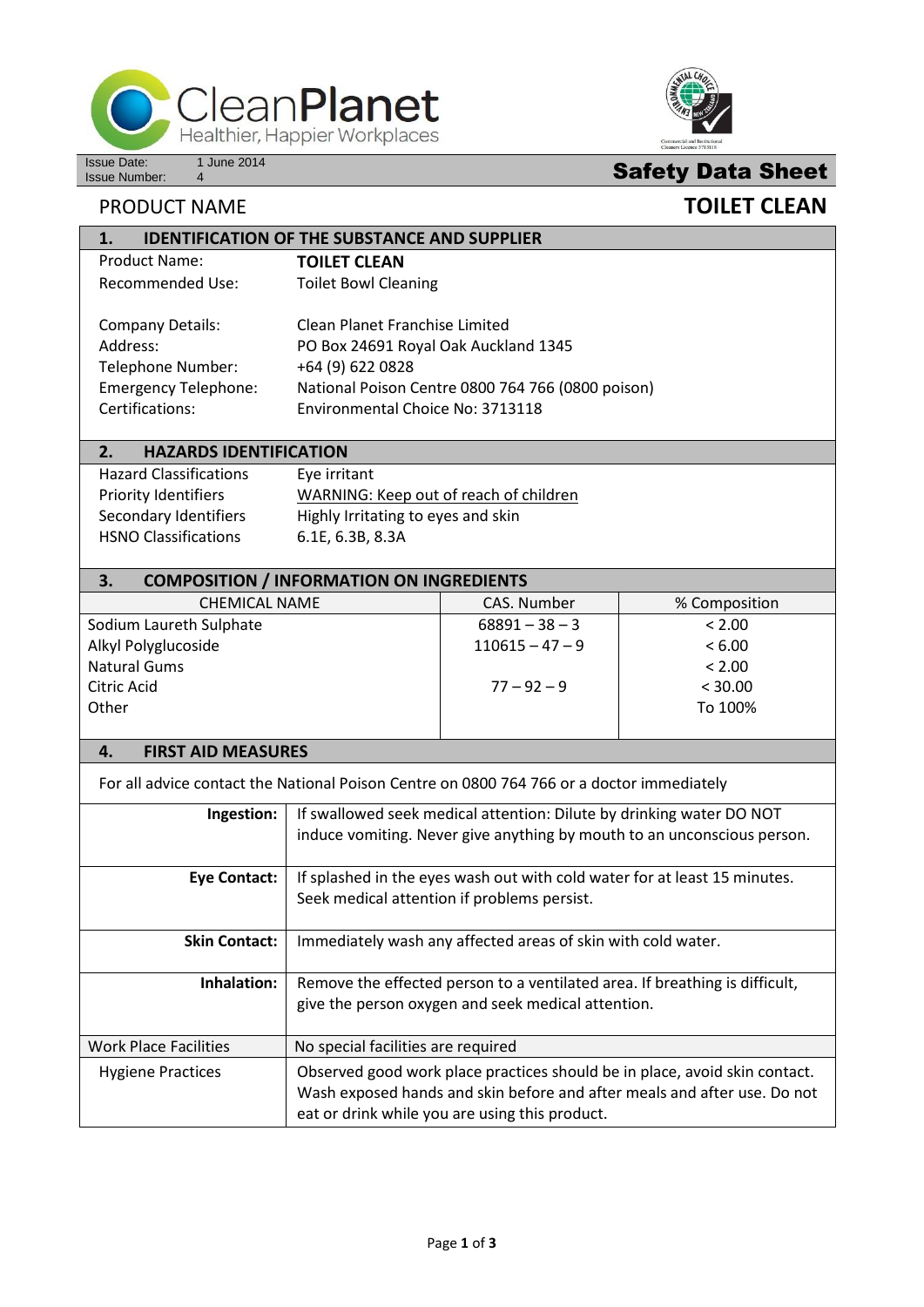| <b>FIRE FIGHTING MEASURES</b><br>5.      |                                                                                |  |  |  |
|------------------------------------------|--------------------------------------------------------------------------------|--|--|--|
| <b>Types of Hazard</b>                   | Non flammable, combustible or explosive                                        |  |  |  |
| <b>Fire Hazard Properties</b>            | Toilet Clean wash is not classified as flammable and will not support          |  |  |  |
|                                          | combustion. Hazardous fumes when heated to decomposition                       |  |  |  |
| <b>Extinguish Media</b>                  | Water spray or fog. Carbon dioxide and dry chemical powder. Do not allow       |  |  |  |
|                                          | water to enter the drains.                                                     |  |  |  |
| <b>Protective Clothing</b>               | When fighting a major fire wear full protective clothing including a breathing |  |  |  |
|                                          | apparatus                                                                      |  |  |  |
|                                          |                                                                                |  |  |  |
| <b>ACCIDENTAL RELEASE MEASURES</b><br>6. |                                                                                |  |  |  |
| <b>Emergency Procedures:</b>             | Wear suitable protective clothing. Restrict access to contaminated area.       |  |  |  |
|                                          | Contain the spill and prevent further dispersion. Retrieve intact containers   |  |  |  |
|                                          | from the site. Place damaged containers into containment devices. Absorb       |  |  |  |
|                                          | spill with inert material and place in waste containers. Wash the area with    |  |  |  |
|                                          | water and place the washing in the waste treatment container. Dispose of       |  |  |  |
|                                          | waste in an approved facility.                                                 |  |  |  |
|                                          |                                                                                |  |  |  |
| 7.<br><b>HANDLING AND STORAGE</b>        |                                                                                |  |  |  |
| Handling:                                | Protective Gloves must be worn at all times. Wash thoroughly after handling    |  |  |  |
|                                          | this product. Avoid contact with eyes, skin and clothing. Always keep the      |  |  |  |
|                                          | containers tightly closed. Wash hands before smoking, eating or using the      |  |  |  |
|                                          | toilet. Wash any contaminated clothing before re-use or storage.               |  |  |  |
|                                          | Do not dispose of any material into the waterways or sewers.                   |  |  |  |
| Storage:                                 | Store in a cool dry well ventilated area away from any incompatible            |  |  |  |
|                                          | substances.                                                                    |  |  |  |
|                                          | Keep containers closed at all times.<br>KEEP OUT OF REACH OF CHILDREN          |  |  |  |
|                                          |                                                                                |  |  |  |
| 8.                                       | <b>EXPOSURE CONTROL / PERSONAL PROTECTION</b>                                  |  |  |  |
| Application in the work                  | Prevent exposure by implementing engineering controls, wear personal           |  |  |  |
| place                                    | protective equipment and use work practices that prevent eye and skin          |  |  |  |
|                                          | contact                                                                        |  |  |  |
| Outside the work place                   | Not required for this product                                                  |  |  |  |
| <b>Engineering Controls</b>              | Not required for this product                                                  |  |  |  |
| <b>Personal Protection</b>               | Not required for this product                                                  |  |  |  |
|                                          |                                                                                |  |  |  |
| 9.                                       | PHYSICAL AND CHEMICAL PROPERTIES                                               |  |  |  |
| Appearance:                              | Light Grey                                                                     |  |  |  |
| Physical State:                          | <b>Thick Viscous Liquid</b>                                                    |  |  |  |
| Odour:                                   | Lemon Citrus                                                                   |  |  |  |
| Specific Gravity:                        | $~^{\sim} 1.045$                                                               |  |  |  |
| <b>Boiling Point:</b>                    | >100 degrees C                                                                 |  |  |  |
| Vapour Pressure:                         | Not applicable                                                                 |  |  |  |
| Solubility in water:                     | Soluble with water                                                             |  |  |  |
| Product Ph:                              | $2.0 +/- 0.5$                                                                  |  |  |  |
|                                          |                                                                                |  |  |  |